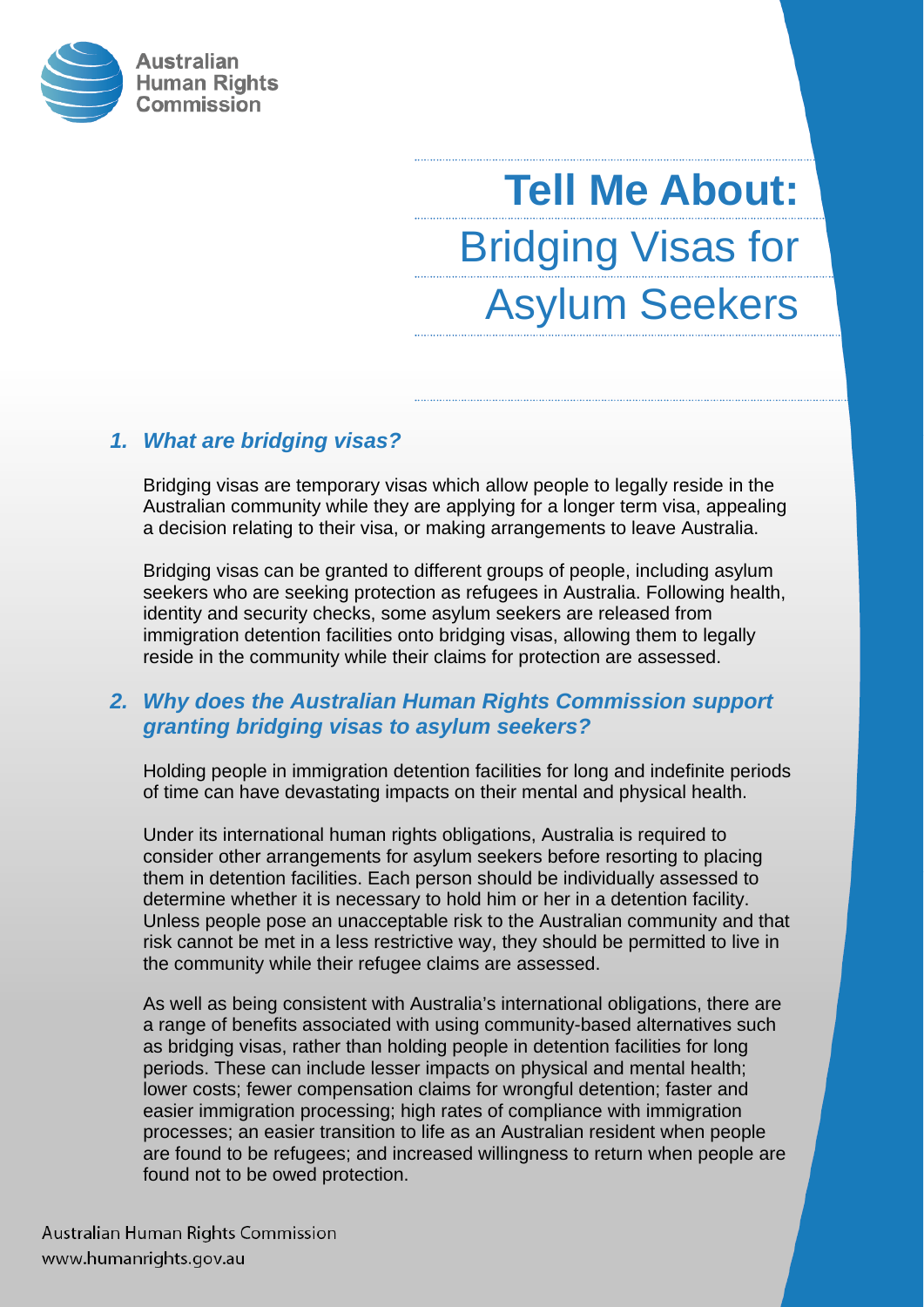## *3. What conditions apply to asylum seekers on bridging visas?*

Although bridging visas allow asylum seekers to live in the community, certain conditions and restrictions may be attached to those visas. As a condition of their bridging visas, asylum seekers are required to advise the Department of Immigration and Citizenship of their address and any change to that address, and to report to the Department on a regular basis.

Conditions which may be attached to the bridging visas granted to asylum seekers may also include a prohibition on working. Currently, asylum seekers who arrived in Australia by boat on or after 13 August 2012 and are granted bridging visas are not permitted to work.

Asylum seekers who are living in the community on bridging visas have no right to family reunion, and are not able to re-enter Australia if they travel overseas.

#### *4. What support is available for asylum seekers on bridging visas?*

Asylum seekers who are granted bridging visas are not eligible for social security payments through Centrelink and are not provided with public housing.

Asylum seekers may be provided with support to help them with the initial transition from immigration detention to living in the community. This might include financial assistance to help with basic living expenses (at 89% of the Centrelink Special Benefit rate), short-term emergency accommodation, and community orientation.<sup>1</sup> This transitional support is only available for six weeks.

Following this, some asylum seekers experiencing financial hardship may be eligible for assistance under the Asylum Seeker Assistance Scheme (ASAS) while their immigration status is being resolved. $2$  To qualify they must have been waiting for a decision about their protection visa application for at least six months or must meet certain vulnerability criteria.<sup>3</sup> Under the ASAS, asylum seekers may be eligible to receive financial assistance to help with basic living expenses (at 89% of the Centrelink Special Benefit rate).

Alternatively, asylum seekers who are particularly vulnerable due to exceptional circumstances, and have no access to other support or assistance in the community, may be eligible for the Community Assistance Support (CAS) program.4 The CAS program helps asylum seekers to meet their basic health and welfare needs by providing assistance which may include complex casework support, financial assistance to help with basic living expenses (at 89% of the Centrelink Special Benefit rate), rent assistance (at 89% of the Centrelink Rent Assistance rate) and assistance with essential medical expenses.

Under the ASAS and the CAS, the Australian Red Cross may also provide eligible asylum seekers with referrals to health services, counselling, accommodation, clothing and furniture, education, legal services and social support.

All asylum seekers granted bridging visas are eligible for Medicare.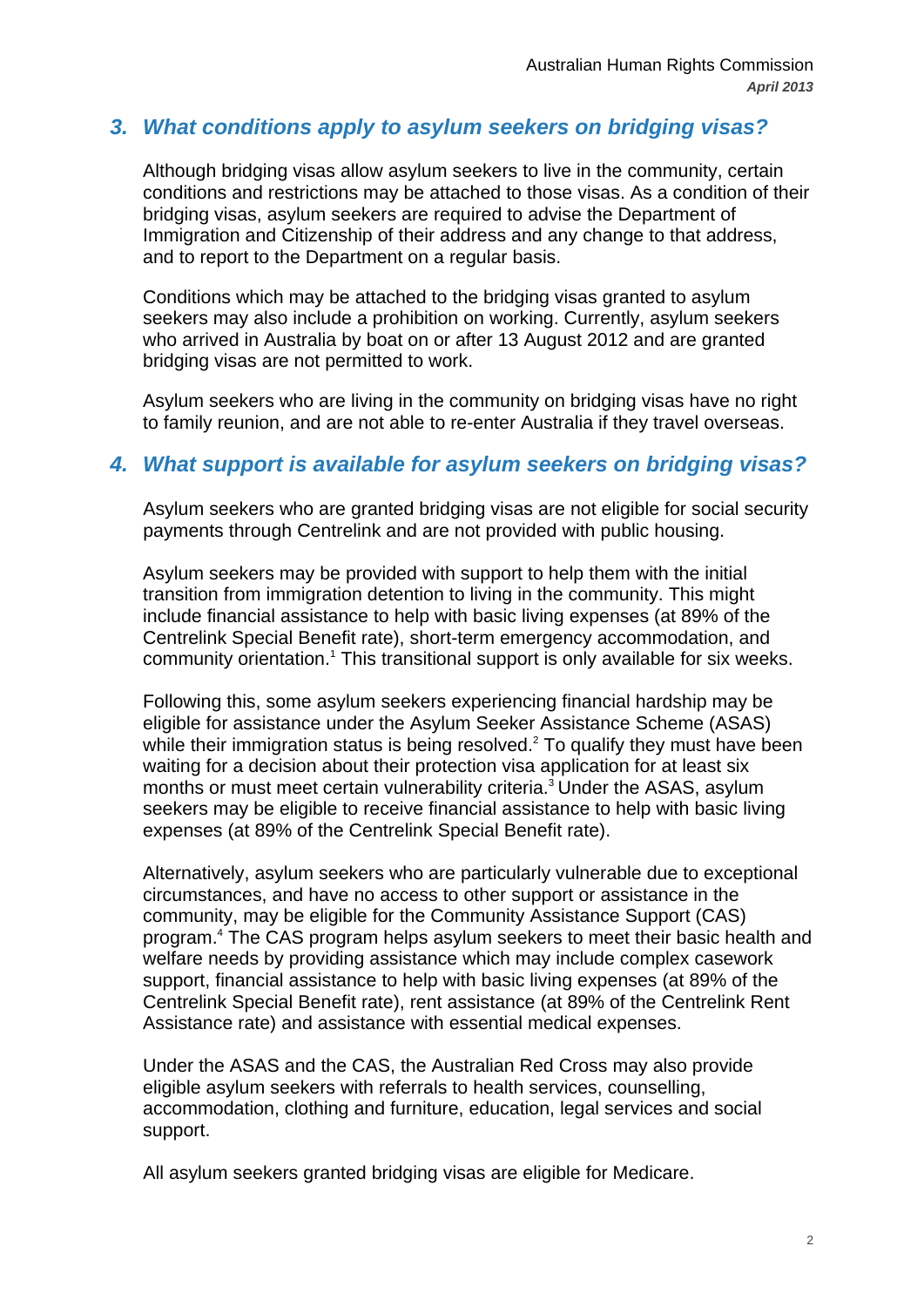# *5. How do conditions attached to bridging visas affect the lives of asylum seekers?*

While some asylum seekers will receive support through the ASAS or the CAS program, others will not. As a result of conditions attached to bridging visas, particularly the prohibition on working, some asylum seekers may face poverty or homelessness. Without the ability to support themselves through paid work, people may become dependent on community services for their basic needs.

Past experience in Australia has shown that restrictions which prevent asylum seekers from working and earning an income can negatively affect their physical and social wellbeing, resulting in problems with health and nutrition, isolation, depression and other mental health issues, and family breakdown.<sup>5</sup>

Being able to work contributes both to an individual's dignity and to the survival of that person and his or her family.<sup>6</sup> Allowing asylum seekers to work would enable them to be better prepared, both financially and psychologically, for their transition to life as Australian residents if they are granted protection visas. This is significant because in recent times around 90% of asylum seekers who arrived in Australia by boat were ultimately found to be refugees and were granted protection visas.<sup>7</sup>

## *6. How are Australia's international human rights obligations relevant?*

The conditions placed on the bridging visas which are granted to asylum seekers can impact significantly on their ability to enjoy basic human rights. This is particularly true for those granted bridging visas without the right to work, as is the case for asylum seekers who arrived in Australia by boat on or after 13 August 2012.

Australia has obligations as a party to the *International Covenant on Economic, Social and Cultural Rights* (ICESCR) to take concrete and targeted steps to promote and protect the economic, social and cultural rights of all people in Australia. These rights include:

- $\bullet$  the right to work (article 6)
- $\bullet$  the right to social security (article 9)
- the right to an adequate standard of living (article 11)
- $\bullet$  the right to physical and mental health (article 12).

The right to work in article 6 of ICESCR is not an absolute and unconditional right to obtain employment.<sup>8</sup> However, Australia has an obligation to ensure, as a minimum, 'the right of access to employment, especially for disadvantaged and marginalized individuals and groups'.<sup>9</sup> Australia may be in breach of its obligations under ICESCR if it denies asylum seekers access to the labour market, especially if it does so for such periods of time that they are forced into poverty.10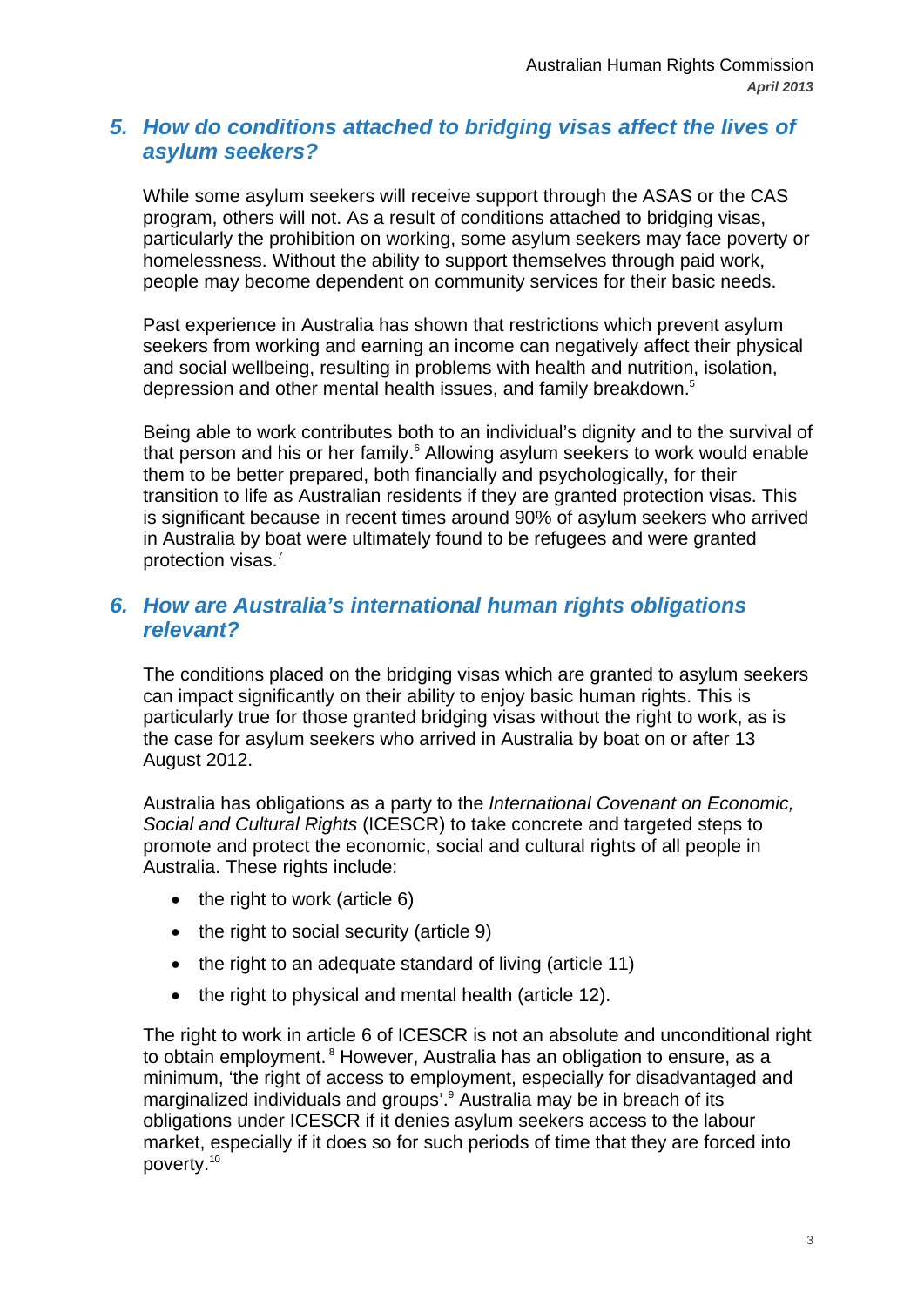The right of an asylum seeker to work is essential if he or she is to enjoy other human rights. In particular, if asylum seekers are denied the right to work, this may lead to breaches of their right to an adequate standard of living and, as a result, breaches of their right to physical and mental health.

Once an asylum seeker is found to be a refugee, Australia has an obligation under Article 17 of the *Convention Relating to the Status of Refugees* to afford that person the same right to work that is granted to other foreign nationals in the same circumstances.<sup>11</sup>

For further information, see the Commission's submission to the Parliamentary Joint Committee on Human Rights.<sup>12</sup>

## *7. What does the Commission recommend?*

The Commission has recommended that the need to detain asylum seekers should be assessed on a case-by-case basis taking into consideration individual circumstances. Unless an asylum seeker is individually assessed as posing an unacceptable risk to the Australian community and that risk cannot be managed in a less restrictive way, he or she should be granted a bridging visa or released into community detention.

The Commission has also recommended that the placement of asylum seekers in the community should include:

- permission for all adult asylum seekers to seek paid employment
- a level of income support sufficient to meet basic needs for those who are unable to generate an independent income
- opportunities for engagement in meaningful activities, including English language classes and vocational training
- access to essential health care and counselling
- $\bullet$  full access to formal education for school-aged children.<sup>13</sup>

## *8. Useful links*

- The Commission's report *Community Arrangements for Asylum Seekers, Refugees and Stateless Persons*<sup>14</sup>
- The Commission's submission to the Parliamentary Joint Committee on Human Rights' *Examination of the Migration (Regional Processing) package of legislation*<sup>15</sup>
- Fact sheets produced by the Department of Immigration and Citizenship<sup>16</sup>
- The Australian Red Cross
- migration support page (which contains links to information about the Asylum Seeker Assistance Scheme and the Community Assistance Support program $)^{17}$
- The Asylum Seeker Resource Centre's *Right to Work* website<sup>18</sup>